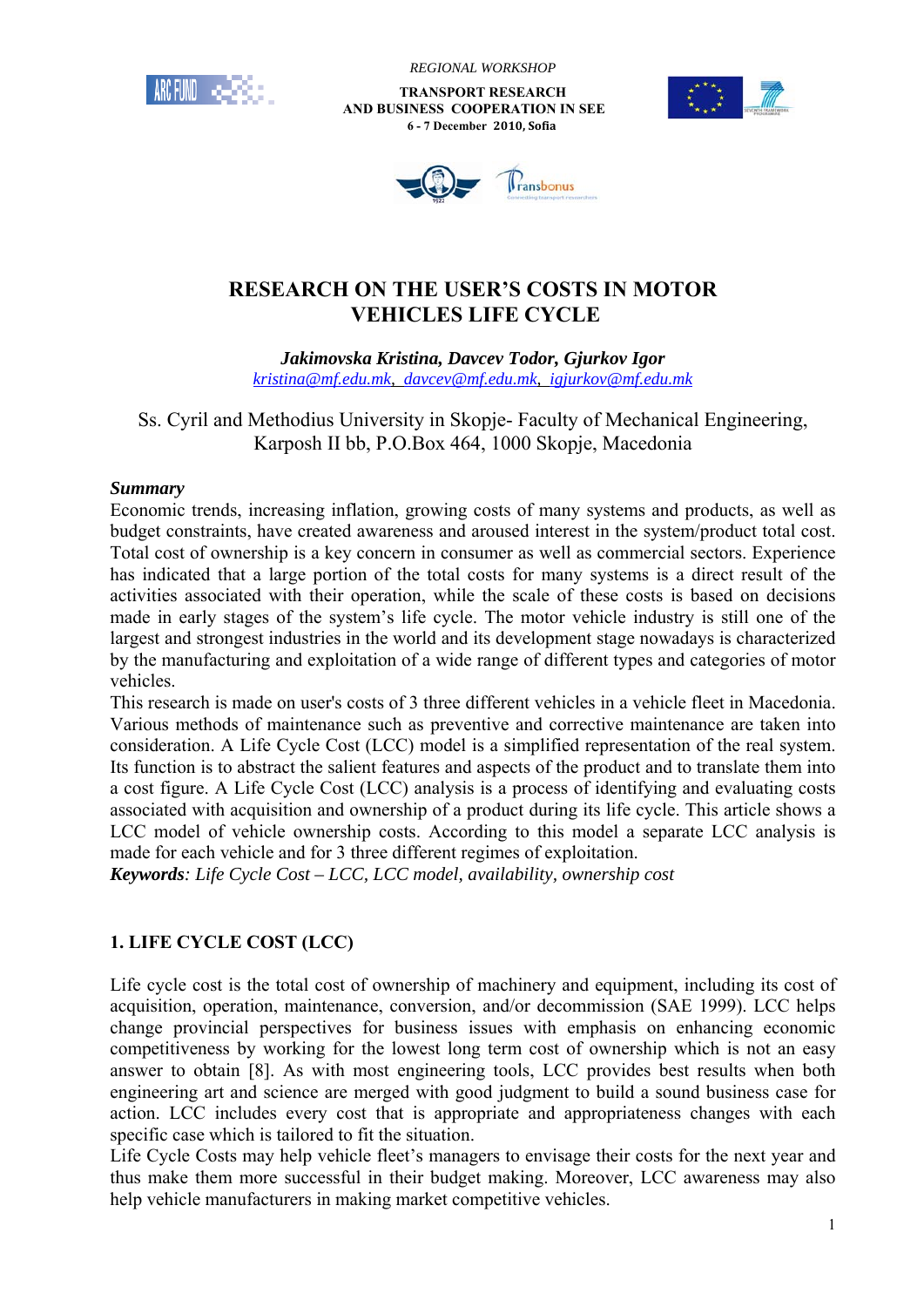A primary guidance for a vehicle life cycle cost evaluation represents a standard [1]. According to such standard the vehicle life cycle costs can be divided into six periods:

- 1. concept and demand determination period
- 2. design and development period
- 3. manufacturing period
- 4. installation period
- 5. operating state and maintenance period
- 6. disposal period

The total costs incurred can be divided into two major parts, i.e. acquisition costs and ownership costs.

## *2. LIFE CYCLE COST (LCC) OF A VEHICLE*

The LCC model, as is the case with any other model, is a simplified version of reality. It summarizes specific characteristics of the product during its life cycle and transforms them into costs. In order to be more realistic, it should [2]:

- i. have all the characteristics of the product being analysed, including the environment it is used in, maintenance strategy, operation, logistics, etc.;
- ii. be comprehensive and comprise all factors relevant to LCC;
- iii. be simple and easily understandable and allow for timely changing of decisions and making corrections or modifications;
- iv. be created in a way that will provide independent assessments of any LCC item.

In some cases a separate model may be required to make further researches of this issue, whereas in some other cases commercially accessible models may be applicable. A simple LCC model is in fact a calculation structure containing conditions and factors which may allow any cost assessment be referred to any LCC item contained therein. Each LCC model has its own flexibility and application. It is important to know the contents and conditions in which LCC models are applied in order to ensure the suitability of their application.

Before selecting a model, the scope of information needed should be compared with the results that are expected from such model application. A person acquainted with the respective model details should control it and establish all the applicable cost factors, empiric connections and other model constants and variables. Therefore, before applying any existing LCC model, it should be compared with the life cycle costs being assessed. To achieve that, costs factors and other parameters of a known example, along with an operating scenario, should be used to assess the scope within which such model may provide actual results.

*Analytical studies and estimates of total costs are methods for finding life cycle costs. The objective of LCC analysis is to choose the most cost-effective approach from a series of alternatives so the least long-term cost of ownership is achieved [3]. LCC analysis helps engineers justify equipment and process selection based on total costs rather than initial purchase price. The sum of operation, maintenance, and disposal costs far exceed procurement costs. Life cycle costs are total costs estimated to be incurred in the design, development, production, operation, maintenance, support, and final disposal of the product over its anticipated useful life span.* 

*In this article a LCC model of a vehicle considering the ownership costs is presented (Figure 1). The ownership cost analysis considers the following 3 three cases of various exploitation intensity expressed in mileage travelled per year: I- 10000 km per year (actual situation in this vehicle fleet)* 

*II – 20000 km per year (recommended for this purpose)* 

*III – 30000 km per year (intensive exploitation)*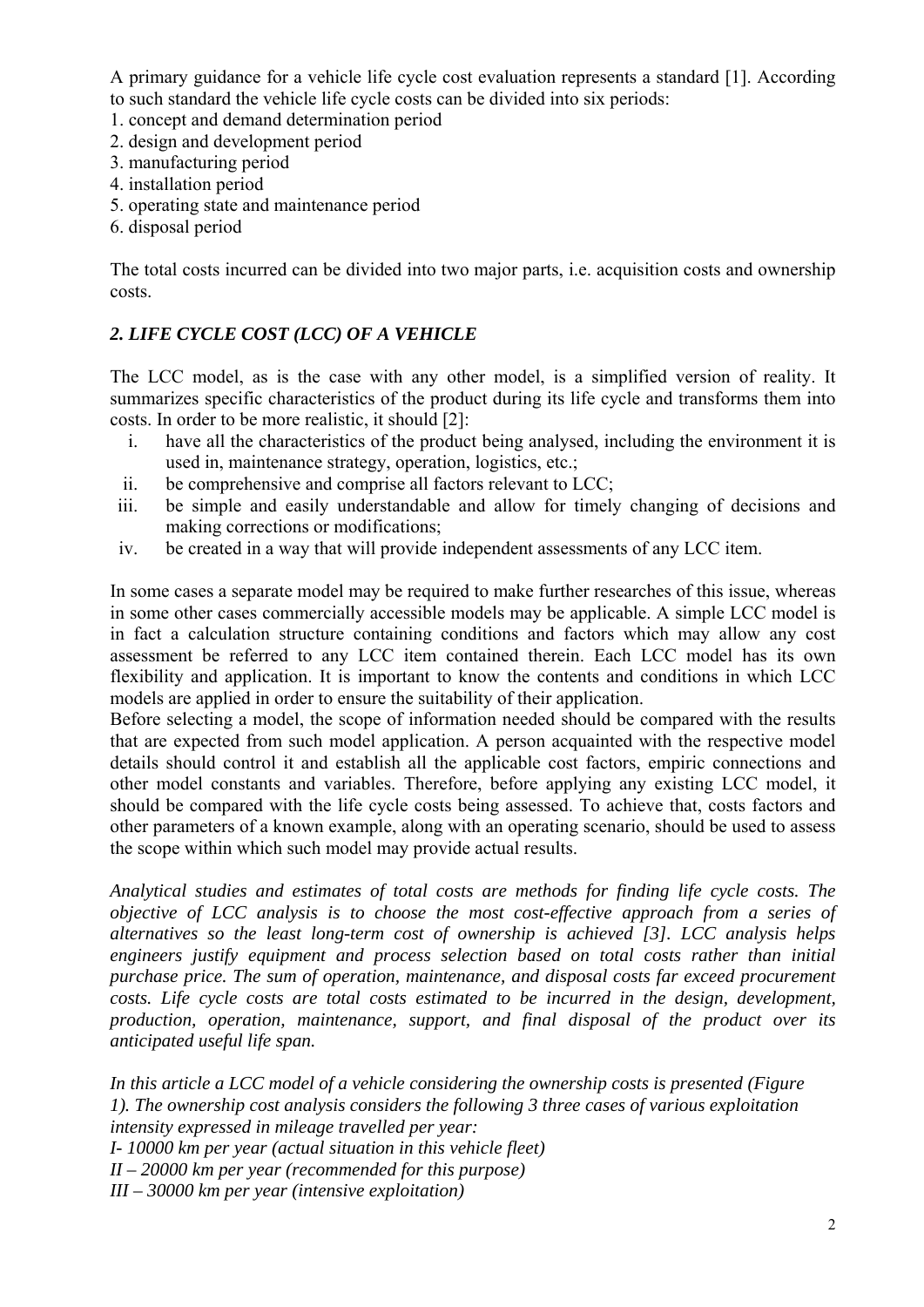

 *Fig 1: LCC model of a vehicle* 

As it can be seen from Figure 1, user costs consist of the following four elements:

1. Acquisition cost, i.e. vehicle purchase cost;

- 2. Operation cost;
- 3. Maintenance cost;
- 4. Disposal cost.

As previously mentioned in this research 3 three different vehicles from the Army's Vehicle Fleet in Macedonia have been taken, and they are:

- **IVECO EURO CARGO 4x4**
- **IVECO EURO TRAKKER 4x4**
- **HMMWV M998**

 $\blacksquare$ 

In this paper, determination of the costs in the process of maintenance was conducted in three variants of the cost of labor as follows:

- Variant A 1 working hour =  $3\epsilon$ , when the maintenance is done using resources from the Republic of Macedonia Army
- Variant B 1 working hour =  $20 \epsilon$ , when the maintenance is done by an external organization, i.e. outsourcing maintenance
- Variant  $C 1$  working hour = 50 $\epsilon$ , when maintenance is done during a military mission abroad

## *2.1 Acquisition cost*

Acquisition cost, seeing from the manufacturer's point of view, can be expressed by the following equation [4]:

$$
C_{PC} = C_{CD} + C_{DD} + C_M + C_S + C_{RG}
$$
\n
$$
(1)
$$

 $C_{CD}$  – costs on concept and demand determination period

 $C_{DD}$  – costs on vehicle proposal and development period

 $C_M$  – manufacture costs

 $C<sub>S</sub>$  – vehicle sale period costs

 $C_{RG}$  – warranty period repair costs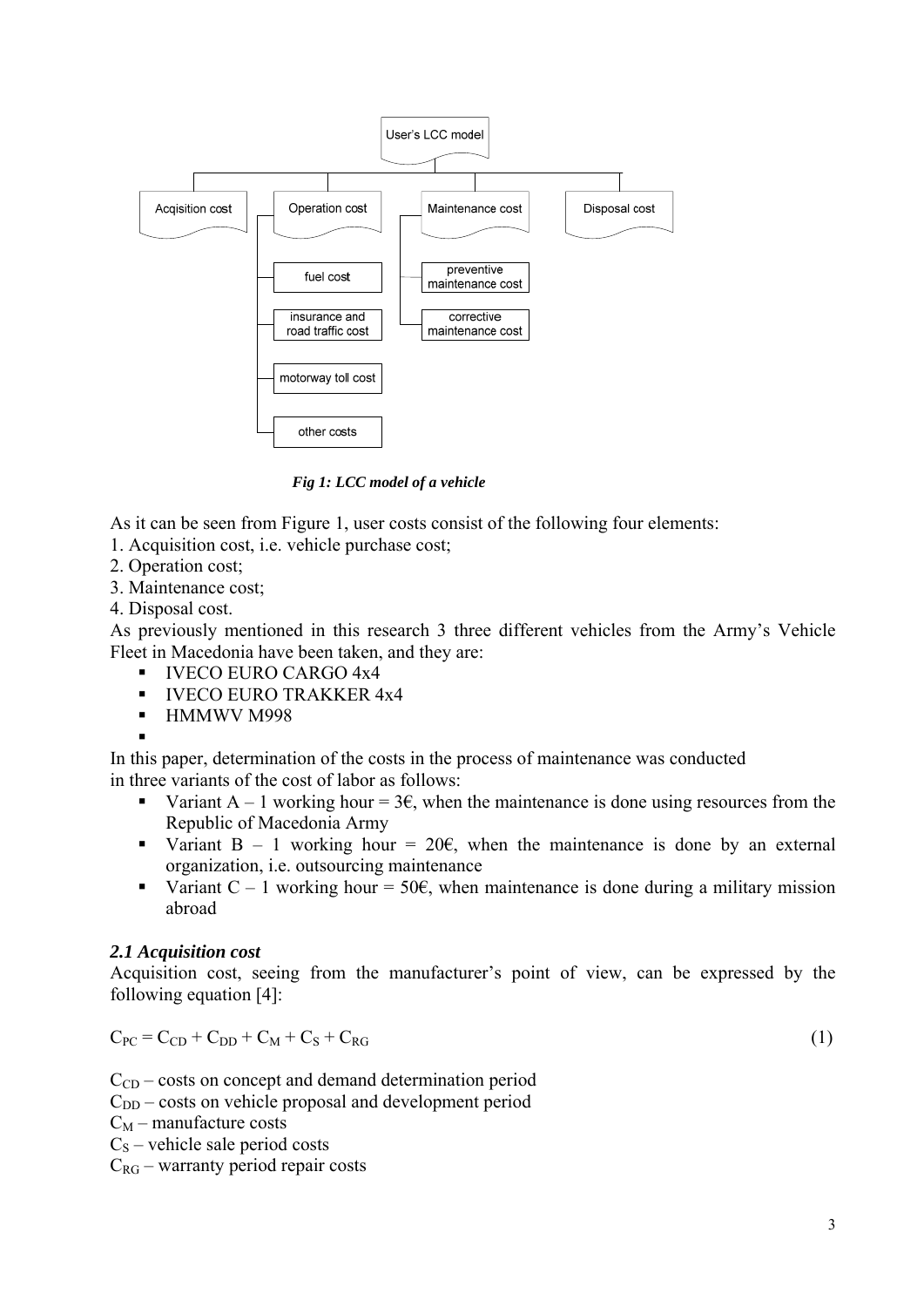From the user's point of view, the acquisition cost is manifested through the purchase price of the vehicle.

## *2.2 Operation cost*

Operation cost can be expressed by the following equation [4]:

$$
C_{TRV} = C_G + C_{FOL} + C_{PA} + C_{OT} + C_{PT} + C_{VG}
$$
\n
$$
(2)
$$

 $C<sub>G</sub>$ – fuel costs

 $C_{FOL}$  – working fluid costs, oil and motor lubricant costs (if there are not included in the maintenance stage)

 $C_{PA}$  – tyres and accumulator battery costs (if there are not included in the maintenance stage)  $C<sub>OT</sub>$  – vehicle insurance and road traffic tax costs

 $C_{PT}$  – motorway toll costs

 $C_{\text{VG}}$  – driver costs

The vehicle fuel cost can be expressed by the following equation:

$$
C_G = ge \cdot c_G \cdot S \qquad (\epsilon)
$$
 (3)

ge ( $1/km$ ) – fuel consumption for appropriate vehicle

 $c_G$  ( $\epsilon/l$ ) - fuel single price

S ( km) – vehicle mileage

It should be noted that fuel consumption is basically a variable size and that it depends on vehicle technical condition. For a real display of such a cost, measuring should be made of the real fuel consumption in real exploitation conditions. Tyres and accumulator battery costs in this case are taken within corrective maintenance. Working fluid costs and oil and motor lubricant costs are not considered out of the maintenance process. Being Army vehicles, they, according to the regulations, are not burdened with insurance and tax duties and are free from motorway toll costs, so, these costs, along with drivers costs, are also not taken into account in the total cost.

## *2.3 Maintenance cost*

## *2.3.1 Costs on vehicle preventive maintenance*

In general, preventive maintenance costs are most accurately fixed according to the preventive maintenance schedule provided by vehicle manufacturers on the basis of their own market research and experience and targeted to as high competitiveness of their vehicles as possible. The total cost amount required to be spent on preventive maintenance during the operating state apparently depends on the number of preventive maintenance operations required to be performed on the vehicle during its usage, and on the cost amount required for carrying out such preventive maintenance operations. For the preventive maintenance cost, the following equation can be used [4]:

$$
C_{OMP} = t \cdot c_M \tag{4}
$$

t **–** operating time

cM **–** average costs on preventive maintenance applied to an operating time unit that these costs are dependent on the vehicle reliability level, i.e. failure rate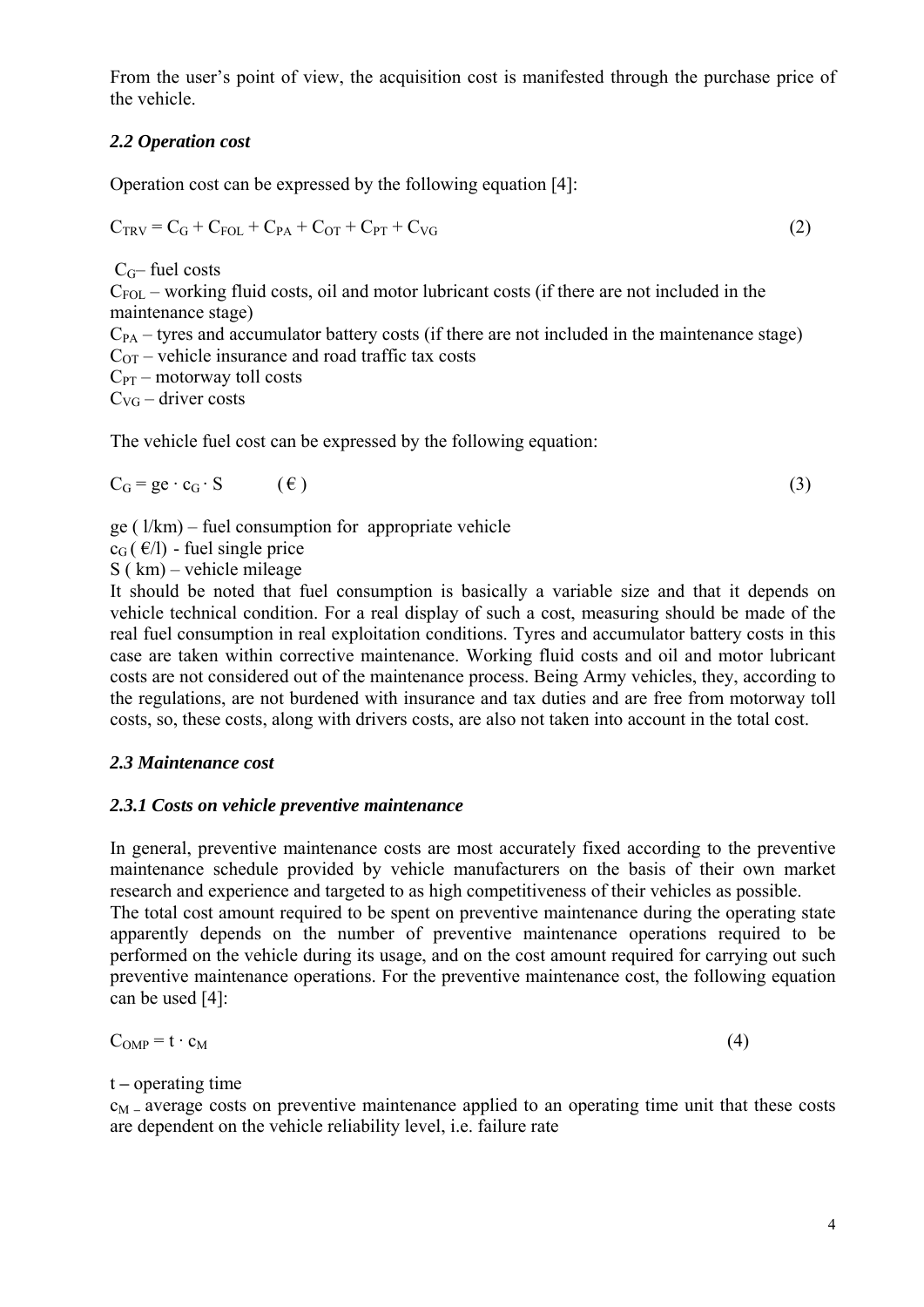#### *2.3.2 Costs on vehicle corrective maintenance*

The total cost amount necessary to spend on vehicle repairs during its operating state depends apparently on the number of failures which occur in the vehicle during its usage, and on the cost amount necessary to remove each failure. If the failure rate  $\lambda$  is regarded as a measure of reliability level, it is possible to use the following equation for repairing support costs [4]:

$$
C_{\text{OMC}} = \lambda t c_{\text{R}} \tag{5}
$$

 $λ$  – failure rate

t **–** operating time

 $c_R$  – average price of the vehicle, whereas it is estimated that the price is again dependent on the vehicle reliability level, i.e. on failure rate

### *2.3.3 Total costs on vehicle maintenance*

Vehicle maintenance generally comprises the following operations:

- care
- **Performance** preventive maintenance
- corrective maintenance
- overhauls (middle and large-scale)
- control /inspection

 $\blacksquare$  $C_{TC} = C_C + C_{OMP} + C_{OMC} + C_O + C_{CI}$  (6)



5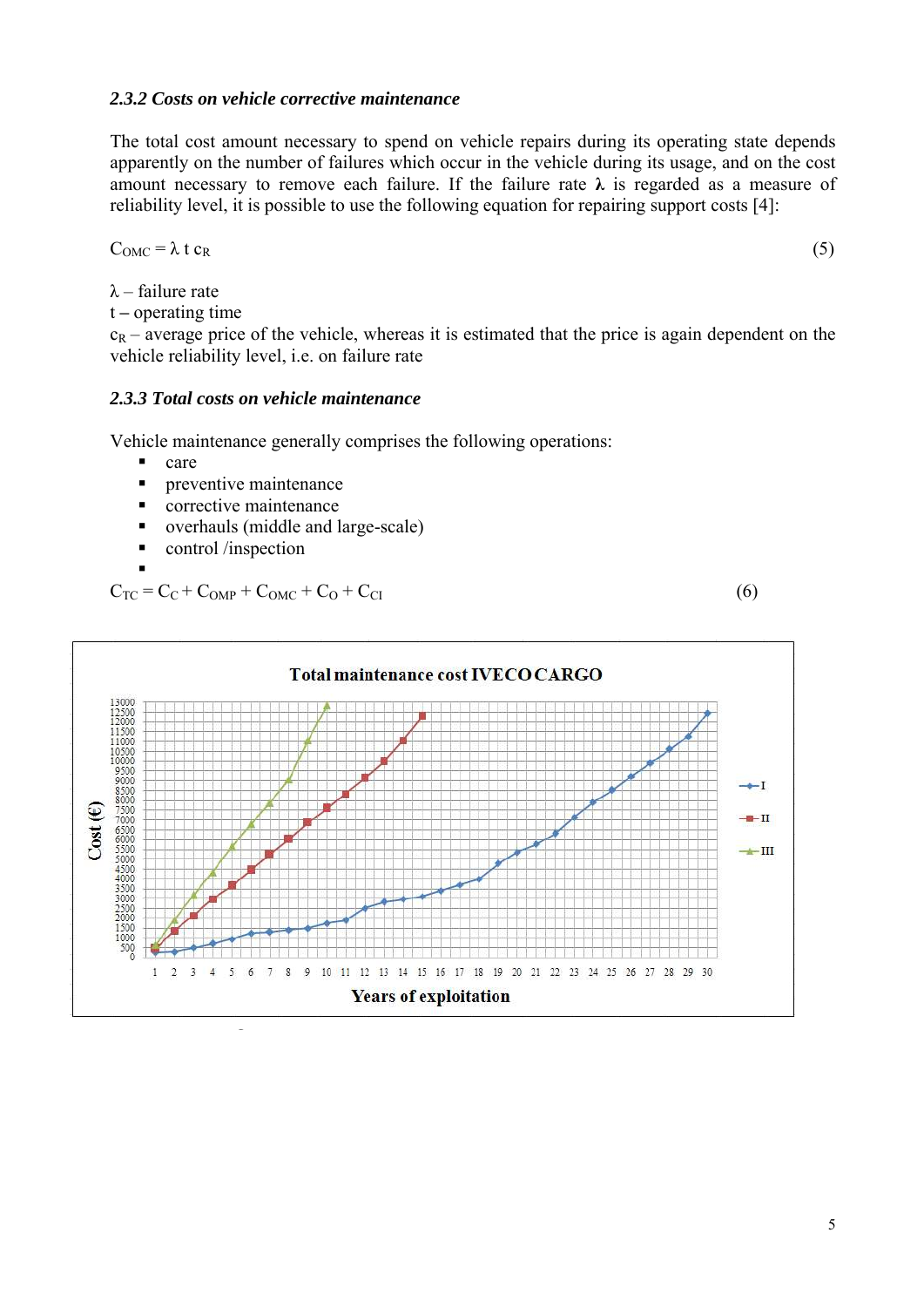### *2.4 Amortization*

Amortization percent is set depending on vehicle category (kilometer-category Km.K) and vehicle exploitation period (age). Vehicle category is set for every individual vehicle type of the same brand according to the SUPERSCHWAKE Catalogue [5]. Vehicle exploitation period is set from the date of first registration (as it can be seen from the traffic booklet) till the date when the vehicle was sold.

#### *2.5 Disposal cost*

Vehicle disposition can be as important as vehicle acquisition. The disposal procedure should start after a long use when both maintenance costs and vehicle amortization begin to grow rapidly. As this study reviews user costs, only for disposal cost is considered the sale price of a specific vehicle. Furthermore, the dismantling process is not taken into consideration.



### *3. CONCLUSION*

*The article describes methodology of calculating user costs on any vehicle. To carry out this task successfully, it is necessary to collect and sort data on the occurrence and relevancy of failures, costs on failures removal, preventive maintenance costs and costs on operating state. The developed LCC model on the vehicle user costs includes any influential elements found in the use of vehicles. This model is easy to understand and allows for relevant corrections and modifications. It has been verified in this research by analyses made on the relevant military vehicles of my country. Knowledge of the vehicle user costs may help vehicle maintenance engineers to envisage such costs for the next year and thus create their budget more successfully. Moreover, knowledge of such costs may also help vehicle manufacturers be more competitive.*